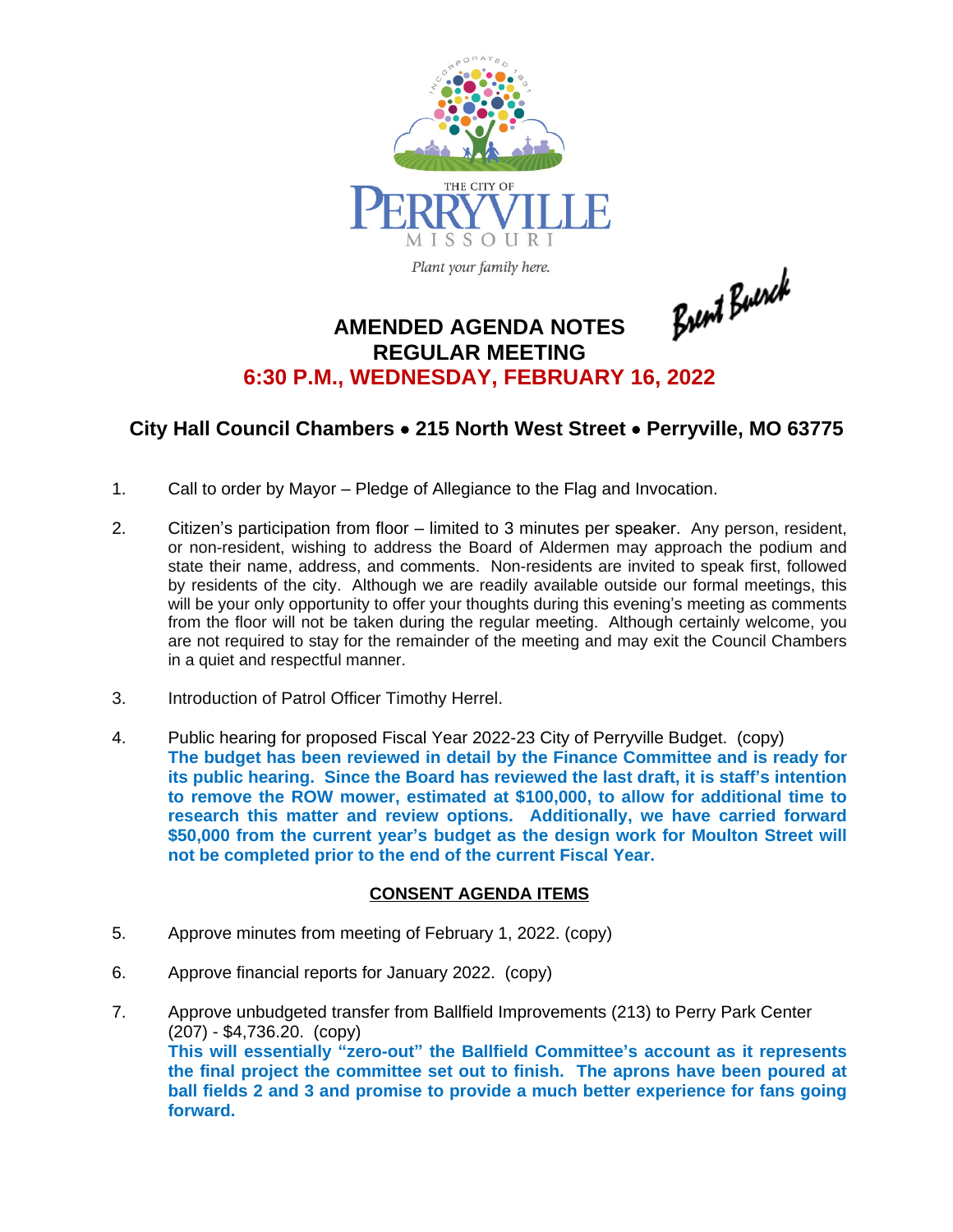- 8. Approve Pay Estimate 1 to Lappe Cement Finishing, Inc., relative to Northeast Outfall Sewer Replacement – Phase 2 Project - \$36,145.13. (copy) **This is the second phase of the new sewer trunk line which delivers sewage to the WWTP from the city limits.**
- 9. Approve Dreyer Electric to do time and material work to install downtown streetlights. (copy) **In accordance with state law, work will be done at prevailing wage rates. In addition, there will be a small profit on material used, estimated at 10%.**
- 10. Approve list of items for Purple Wave Auction. (copy) **Staff has provided a memo listing surplus items that are ready for public auction, including several retired cars that have been replaced by newer vehicles.**
- 11. Approve purchase of utility billing kiosk from AdComp Systems Group \$27,063.00 (copy) **This item is part of next year's budget and has been previously considered by the Finance Committee. The original design at the City Hall drop box allowed for the eventual addition of an electronic payment system. Technology has developed to the point that staff is ready to proceed with this purchase. The system we selected is part of a cooperative procurement agency called The Interlocal Purchasing System (TIPS) and will interface with our billing software, allowing for the payment of city bills 24/7, providing a new level of convenience we feel our customers will appreciate (similar to pay-at-the-pump gas or an ATM machine). We would like to place the order now in an effort to get a jump start on the lead time.**
- 12. Approve request from Parks & Recreation Director Cadwell to adjust private swimming lesson fees to \$20 per one-half hour. (copy) **Private swimming lesson fees haven't been updated for several years. Staff has documented the local market and recommend adjusting our fees to better align, hoping to ensure our ability to keep instructors.**
- 13. Approve request for donation of tree for Robert J. Miget Park. (copy) **Ms. Schieffer would like to donate a tree to the Miget Memorial park near the splashpad in recognition of a lost infant who was close to her family. If approved, staff will work with their representatives to select the appropriate specie and location.**
- 14. Approve request from Immanuel Lutheran School 7<sup>th</sup> Grade Class to hold a boot drive at stop lights around the Square on Friday and Saturday, April 22 and 23, 2022. (copy) **Parents of Immanuel Lutheran School 2022 7th Graders are holding various fund raisers to support their 8th grade class trip to Washington D.C. This fundraiser will help defer the cost of the trip for the students and their families. They have requested permission to hold a "boot drive" in the Downtown Square. The hours of consideration are Friday, from 4:00pm-6:30pm and Saturday, from 8:30am-10:30am. The event will be staffed by both students and parents. They will stand at the intersection, collecting change from vehicles at the stoplights. All necessary precautions will be taken to keep everyone safe. If approved, staff propose that traffic lights be set to "stop and go" as opposed to "red light/green light."**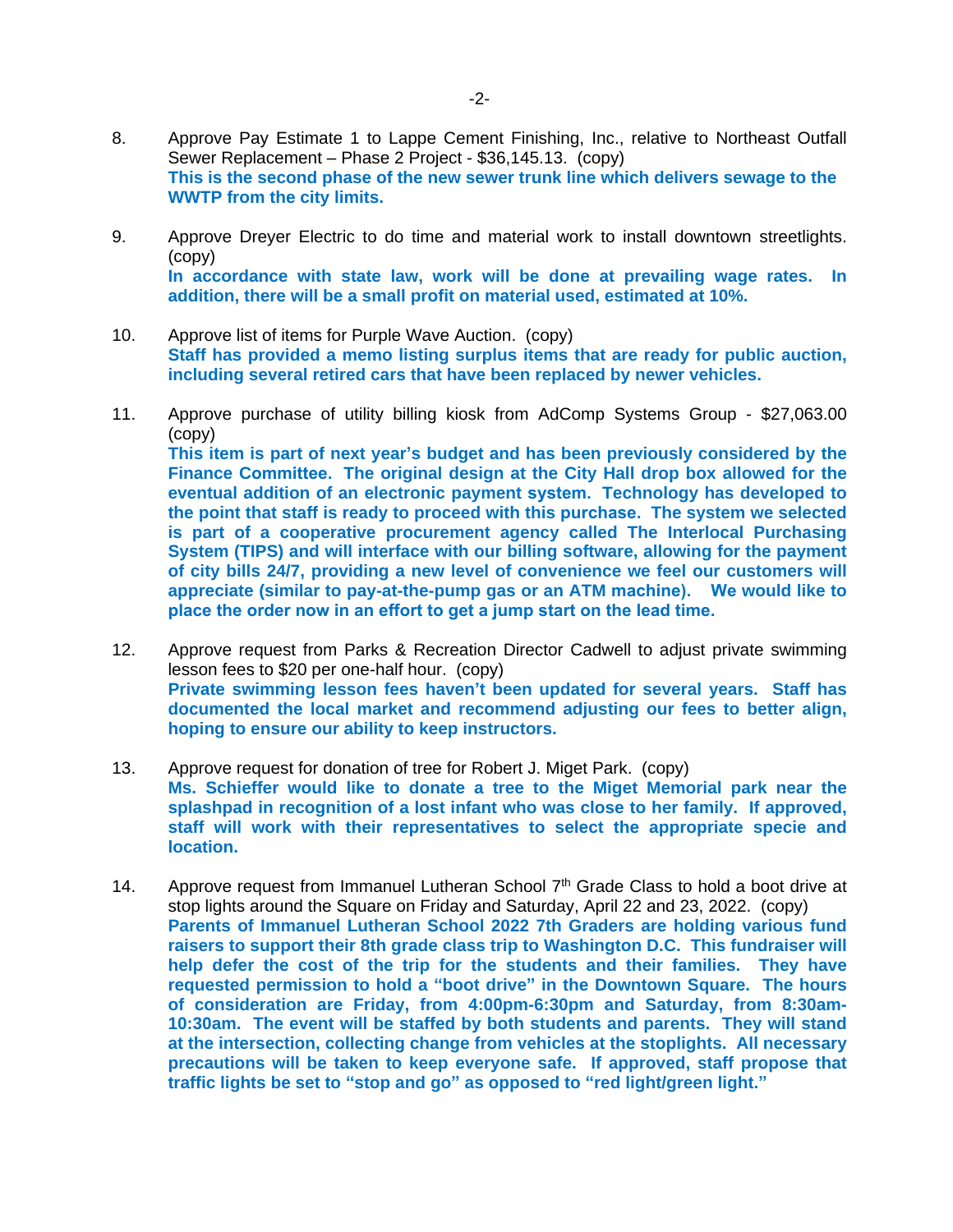- 15. Approve request to begin the design and permit process for the installation of a UV system at the Airport Wastewater Treatment Plant prior to April 1, 2022. (copy) **This is part of next year's budget but staff would like to begin the design work now, hoping to realize the benefits of the system earlier in the year (when it is actually needed as opposed to a fall installation).**
- 15a. Approve the Guaranteed Maximum Price Amendment received for the Perryville Impound Facility submitted by Zoellner Construction Company (Construction Manager At-Risk) - \$1,129,169.70. (copy) **This will assemble the previously purchased pre-engineered metal building, complete with concrete approaches, foundations, and interior finishes.**

## **END OF CONSENT AGENDA**

- 16. Approve quotes for purchase of downtown streetlights and labor. **The Board has researched this matter over the past several meetings as staff has worked to find an agreeable solution. At this writing, staff is still awaiting the final version of the written quote so it may have to be emailed to the Board prior to the meeting. That said, in summary, the Board will receive 1/4" powder-coated aluminum poles similar in the design of those we have now. We have included banner inserts, outlets, LED lights and insets for speakers (only at a few locations). The final decision left for the Board is whether we want to reinstall some doubleheaded lights (as we have now) or go all single. Additionally, our City Attorneys have developed an MOU to memorialize the plan with Perry County regarding the interior of the Courthouse lawn. This MOU is presented for Board approval later in the meeting.**
- 17. Resolution No. 2022-02 Accepting revised Roll Out Trash Cart Policy. (copy) **The original Roll Out Trash Cart policy was adopted in 2015 when we initially began using the carts. This revision brings the policy in line with current procedures previously approved by the Board.**
- 18. Bill No. 6265 for Ordinance No. 6482 Entering into an agreement with Welker Brothers Landscaping, LLC, relative to Mowing Neighborhood Mini-Parks – second reading and final passage. (copy) **Staff continues to believe contractual mowing of neighborhood parks to be a costeffective and practical approach to this work. Similar to before, we would also like to offer a second year, mutually agreed upon renewal option if the service is good. The contractor is new to city work but is known to park staff.**
- 19. Bill No. 6266 for Ordinance No. 6483 Entering into an agreement with Horner & Shifrin, Inc., relative to engineering services regarding Water Model Update and Evaluation – Phase 1 - second reading and final passage. (copy) **Several years ago, the City worked with engineers at CMT and Hurst-Rosche, Inc. to develop a model of the water system. Staff turnover at Hurst-Rosche has eliminated our ability to keep the model updated. Public Works staff has reached out to several firms and recommends Horner & Shifrin to fulfill this task, detailed here as Phase 1.**
- 20. Bill No. 6267 for Ordinance No. 6484 Accepting easement deed from Perry County Community Task Force - second reading and final passage. (copy) **This easement provides for the repair and maintenance of the storm water pipe and connecting sinkhole behind the Community Task Force building.**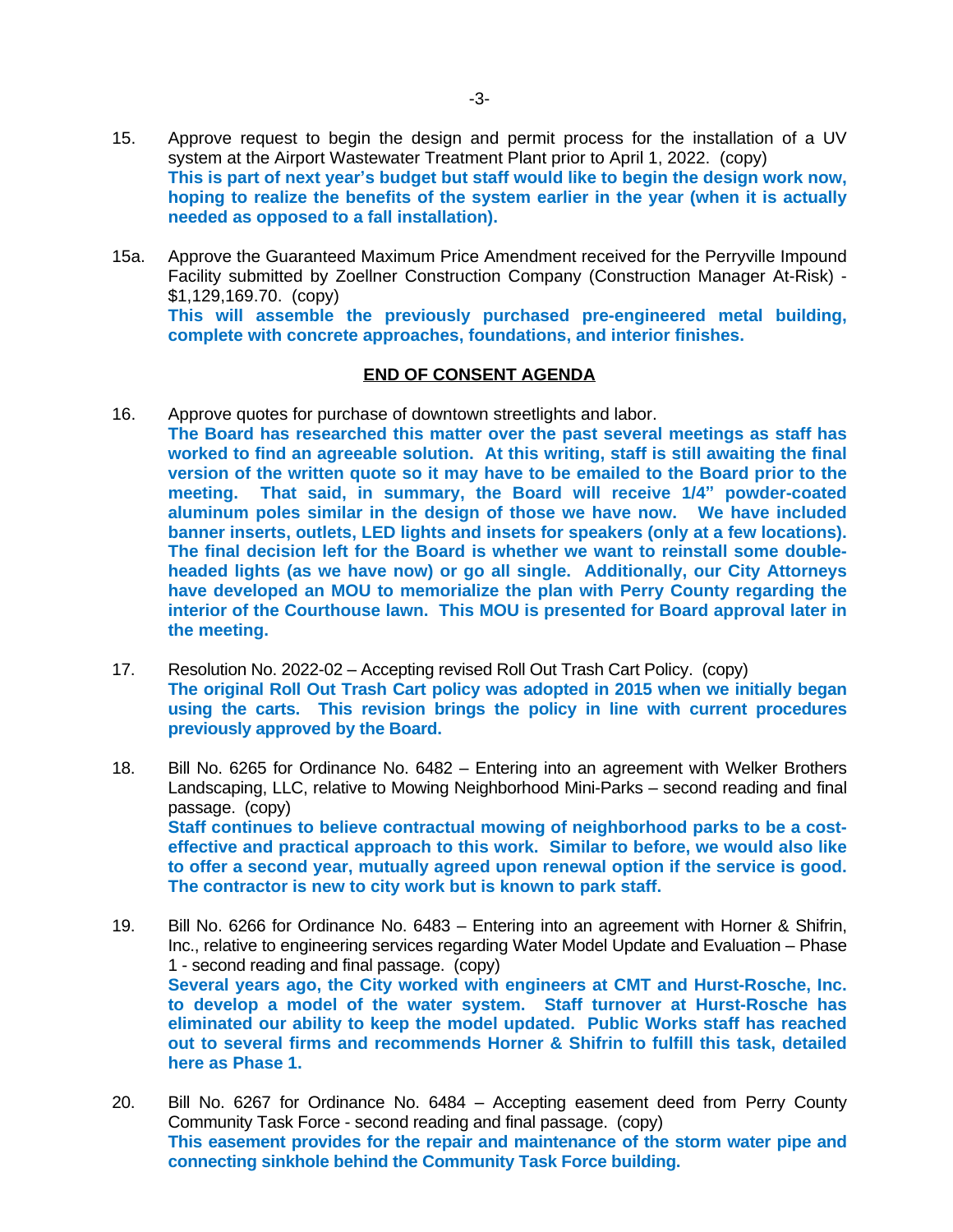- 21. Bill No. 6268 for Ordinance No. 6485 Entering into agreements with artists relative to sculpture exhibition - second reading and final passage. (copy) **These artists were selected by the office of Heritage Tourism via a committee process and this contract allows for their display on City property.**
- 22. Bill No. 6269 for Ordinance No. 6486 Amending Section 8.16.130(B) and adding Section 8.16.140(D) to the Code of Ordinances relative to residential disposal of large solid waste second reading and final passage. (copy) **This change was previously reviewed by the Board of Aldermen and is presented here in ordinance form to make that decision official. In short, it requires ancillary refuse material (brush, bags, limbs, etc.) be set out the same day as trash carts. This will allow staff an opportunity to schedule its pickup instead of simply driving through town looking for piles on a later day. Additionally, we clarified pile size for** Spring/Fall cleanup of 60 cubic feet, giving the example of 3'x4'x5'; changed the week **of Fall Cleanup to avoid the Columbus Day holiday which the County observes; and added more details to the scheduled bulk trash pickup size (360 cubic feet of trash).**
- 23. Bill No. 6270 for Ordinance No. 6487 Entering into an agreement with Garrett and Lillian Prevallet relative to real estate purchase and sale of property located at 119 North Jackson Street - second reading and final passage. (copy) **This contract relates to the sale of the impound building. The closing is set for May 1 and Police Department staff is working on a plan for moving or disposing of the equipment and material currently stored within that building. The buyers suggested minor changes such as allowing the property to be assigned and reinforcing the City needs to be out by May 1. Additionally, they requested a 50/50 split of the closing costs which staff did not include. Generally speaking, we pay closing costs when we buy a property from someone and staff suggest the buyers do the same when they buy an auction property from us.**
- 24. Bill No. 6271 for Ordinance No. 6488 Accepting Quit Claim Deed from Missouri Highways and Transportation Commission relative to purchase of property at Rand Avenue and Perryville Boulevard intersection - second reading and final passage. (copy) **This has long been in the works and will provide for the purchase of the small corner of ROW needed for the new fire station along the bypass (parking lot space). At a previous meeting, the Board approved the purchase price of \$2,201.47.**
- 25. Bill No. 6272 for Ordinance Entering into an agreement with Western Diesel Services, Inc., d/b/a CK Power relative to generator maintenance – first reading. (copy enclosed - may be read by title only) **CK Powers has been the City's contracted provided since 2019. Staff solicited bids and CK continues to be the lowest price. As such, staff recommends continuing this relationship for an additional 3-year term.**
- 26. Committee Reports: Public Works, Public Safety, Finance, Liaison, Sidewalk, and Economic Development.
- 27. Report by City Administrator:
	- Perry County Underground Open House March 5-6, 2022 (copy)
	- Turk Aviation Letter of Appreciation (copy)
	- Lindbergh Marker Directional Sign Request
	- Perryville Technical Ed Bldg. Groundbreaking Feb 21 (Feb 28 rainout date) (copy)